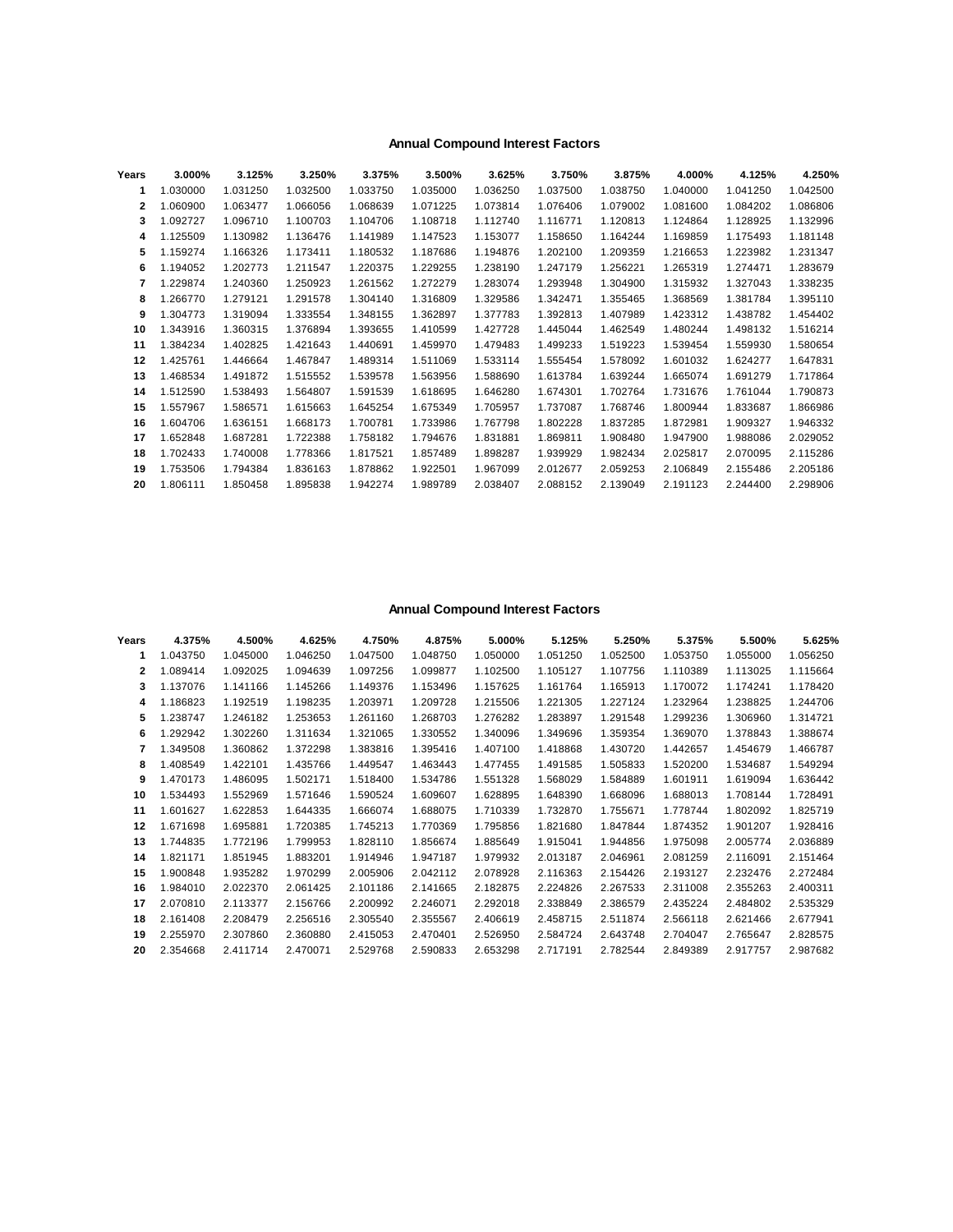| Years        | 5.750%   | 5.875%   | 6.000%   | 6.125%   | 6.250%   | 6.375%   | 6.500%   | 6.625%   | 6.750%   | 6.875%   | 7.000%   |
|--------------|----------|----------|----------|----------|----------|----------|----------|----------|----------|----------|----------|
| 1            | 1.057500 | 1.058750 | 1.060000 | 1.061250 | 1.062500 | 1.063750 | 1.065000 | 1.066250 | 1.067500 | 1.068750 | 1.070000 |
| $\mathbf{2}$ | 1.118306 | 1.120952 | 1.123600 | 1.126252 | 1.128906 | 1.131564 | 1.134225 | 1.136889 | 1.139556 | 1.142227 | 1.144900 |
| 3            | 1.182609 | 1.186807 | 1.191016 | 1.195234 | 1.199463 | 1.203701 | 1.207950 | 1.212208 | 1.216476 | 1.220755 | 1.225043 |
| 4            | 1.250609 | 1.256532 | 1.262477 | 1.268443 | 1.274429 | 1.280437 | 1.286466 | 1.292517 | 1.298588 | 1.304682 | 1.310796 |
| 5            | 1.322519 | 1.330354 | 1.338226 | 1.346135 | 1.354081 | 1.362065 | 1.370087 | 1.378146 | 1.386243 | 1.394378 | 1.402552 |
| 6            | 1.398564 | 1.408512 | 1.418519 | 1.428585 | 1.438711 | 1.448897 | 1.459142 | 1.469448 | 1.479815 | 1.490242 | 1.500730 |
| 7            | 1.478981 | 1.491262 | 1.503630 | 1.516086 | 1.528631 | 1.541264 | 1.553987 | 1.566799 | 1.579702 | 1.592696 | 1.605781 |
| 8            | 1.564023 | 1.578874 | 1.593848 | 1.608947 | 1.624170 | 1.639519 | 1.654996 | 1.670600 | 1.686332 | 1.702194 | 1.718186 |
| 9            | 1.653954 | 1.671633 | 1.689479 | 1.707495 | 1.725681 | 1.744039 | 1.762570 | 1.781277 | 1.800159 | 1.819220 | 1.838459 |
| 10           | 1.749056 | 1.769841 | 1.790848 | 1.812079 | 1.833536 | 1.855221 | 1.877137 | 1.899286 | 1.921670 | 1.944291 | 1.967151 |
| 11           | 1.849627 | 1.873819 | 1.898299 | 1.923068 | 1.948132 | 1.973492 | 1.999151 | 2.025114 | 2.051383 | 2.077961 | 2.104852 |
| 12           | 1.955980 | 1.983906 | 2.012196 | 2.040856 | 2.069890 | 2.099302 | 2.129096 | 2.159278 | 2.189851 | 2.220821 | 2.252192 |
| 13           | 2.068449 | 2.100460 | 2.132928 | 2.165859 | 2.199258 | 2.233132 | 2.267487 | 2.302330 | 2.337666 | 2.373502 | 2.409845 |
| 14           | 2.187385 | 2.223862 | 2.260904 | 2.298518 | 2.336712 | 2.375494 | 2.414874 | 2.454859 | 2.495459 | 2.536681 | 2.578534 |
| 15           | 2.313160 | 2.354514 | 2.396558 | 2.439302 | 2.482756 | 2.526932 | 2.571841 | 2.617494 | 2.663902 | 2.711077 | 2.759032 |
| 16           | 2.446167 | 2.492842 | 2.540352 | 2.588709 | 2.637928 | 2.688024 | 2.739011 | 2.790903 | 2.843715 | 2.897464 | 2.952164 |
| 17           | 2.586821 | 2.639297 | 2.692773 | 2.747268 | 2.802799 | 2.859386 | 2.917046 | 2.975800 | 3.035666 | 3.096665 | 3.158815 |
| 18           | 2.735563 | 2.794355 | 2.854339 | 2.915538 | 2.977974 | 3.041672 | 3.106654 | 3.172947 | 3.240574 | 3.309560 | 3.379932 |
| 19           | 2.892858 | 2.958524 | 3.025600 | 3.094114 | 3.164097 | 3.235578 | 3.308587 | 3.383155 | 3.459312 | 3.537093 | 3.616528 |
| 20           | 3.059198 | 3.132337 | 3.207135 | 3.283629 | 3.361853 | 3.441846 | 3.523645 | 3.607289 | 3.692816 | 3.780268 | 3.869684 |
|              |          |          |          |          |          |          |          |          |          |          |          |

| Years | 7.125%   | 7.250%   | 7.375%   | 7.500%   | 7.625%   | 7.750%   | 7.875%   | 8.000%   | 8.125%   | 8.250%   | 8.375%   |
|-------|----------|----------|----------|----------|----------|----------|----------|----------|----------|----------|----------|
| 1     | 1.071250 | 1.072500 | 1.073750 | 1.075000 | 1.076250 | 1.077500 | 1.078750 | 1.080000 | 1.081250 | 1.082500 | 1.083750 |
| 2     | 1.147577 | 1.150256 | 1.152939 | 1.155625 | 1.158314 | 1.161006 | 1.163702 | 1.166400 | 1.169102 | 1.171806 | 1.174514 |
| 3     | 1.229341 | 1.233650 | 1.237968 | 1.242297 | 1.246636 | 1.250984 | 1.255343 | 1.259712 | 1.264091 | 1.268480 | 1.272880 |
| 4     | 1.316932 | 1.323089 | 1.329268 | 1.335469 | 1.341691 | 1.347936 | 1.354201 | 1.360489 | 1.366798 | 1.373130 | 1.379483 |
| 5     | 1.410763 | 1.419013 | 1.427302 | 1.435629 | 1.443995 | 1.452401 | 1.460845 | 1.469328 | 1.477851 | 1.486413 | 1.495015 |
| 6     | 1.511280 | 1.521892 | 1.532566 | 1.543302 | 1.554100 | 1.564962 | 1.575886 | 1.586874 | 1.597926 | 1.609042 | 1.620223 |
| 7     | 1.618959 | 1.632229 | 1.645592 | 1.659049 | 1.672600 | 1.686246 | 1.699987 | 1.713824 | 1.727758 | 1.741788 | 1.755916 |
| 8     | 1.734310 | 1.750566 | 1.766955 | 1.783478 | 1.800136 | 1.816930 | 1.833861 | 1.850930 | 1.868138 | 1.885486 | 1.902974 |
| 9     | 1.857879 | 1.877482 | 1.897268 | 1.917239 | 1.937396 | 1.957742 | 1.978278 | 1.999005 | 2.019924 | 2.041038 | 2.062348 |
| 10    | 1.990253 | 2.013599 | 2.037191 | 2.061032 | 2.085123 | 2.109467 | 2.134067 | 2.158925 | 2.184043 | 2.209424 | 2.235070 |
| 11    | 2.132059 | 2.159585 | 2.187434 | 2.215609 | 2.244113 | 2.272951 | 2.302125 | 2.331639 | 2.361497 | 2.391701 | 2.422257 |
| 12    | 2.283968 | 2.316155 | 2.348757 | 2.381780 | 2.415227 | 2.449105 | 2.483417 | 2.518170 | 2.553368 | 2.589017 | 2.625121 |
| 13    | 2.446701 | 2.484076 | 2.521978 | 2.560413 | 2.599388 | 2.638910 | 2.678986 | 2.719624 | 2.760829 | 2.802611 | 2.844975 |
| 14    | 2.621028 | 2.664172 | 2.707974 | 2.752444 | 2.797592 | 2.843426 | 2.889957 | 2.937194 | 2.985147 | 3.033826 | 3.083242 |
| 15    | 2.807776 | 2.857324 | 2.907687 | 2.958877 | 3.010908 | 3.063791 | 3.117541 | 3.172169 | 3.227690 | 3.284117 | 3.341463 |
| 16    | 3.007831 | 3.064480 | 3.122129 | 3.180793 | 3.240490 | 3.301235 | 3.363047 | 3.425943 | 3.489940 | 3.555056 | 3.621311 |
| 17    | 3.222138 | 3.286655 | 3.352386 | 3.419353 | 3.487577 | 3.557081 | 3.627887 | 3.700018 | 3.773497 | 3.848348 | 3.924595 |
| 18    | 3.451716 | 3.524937 | 3.599624 | 3.675804 | 3.753505 | 3.832755 | 3.913583 | 3.996019 | 4.080094 | 4.165837 | 4.253280 |
| 19    | 3.697651 | 3.780495 | 3.865097 | 3.951489 | 4.039709 | 4.129793 | 4.221778 | 4.315701 | 4.411602 | 4.509519 | 4.609492 |
| 20    | 3.961108 | 4.054581 | 4.150148 | 4.247851 | 4.347737 | 4.449852 | 4.554243 | 4.660957 | 4.770044 | 4.881554 | 4.995537 |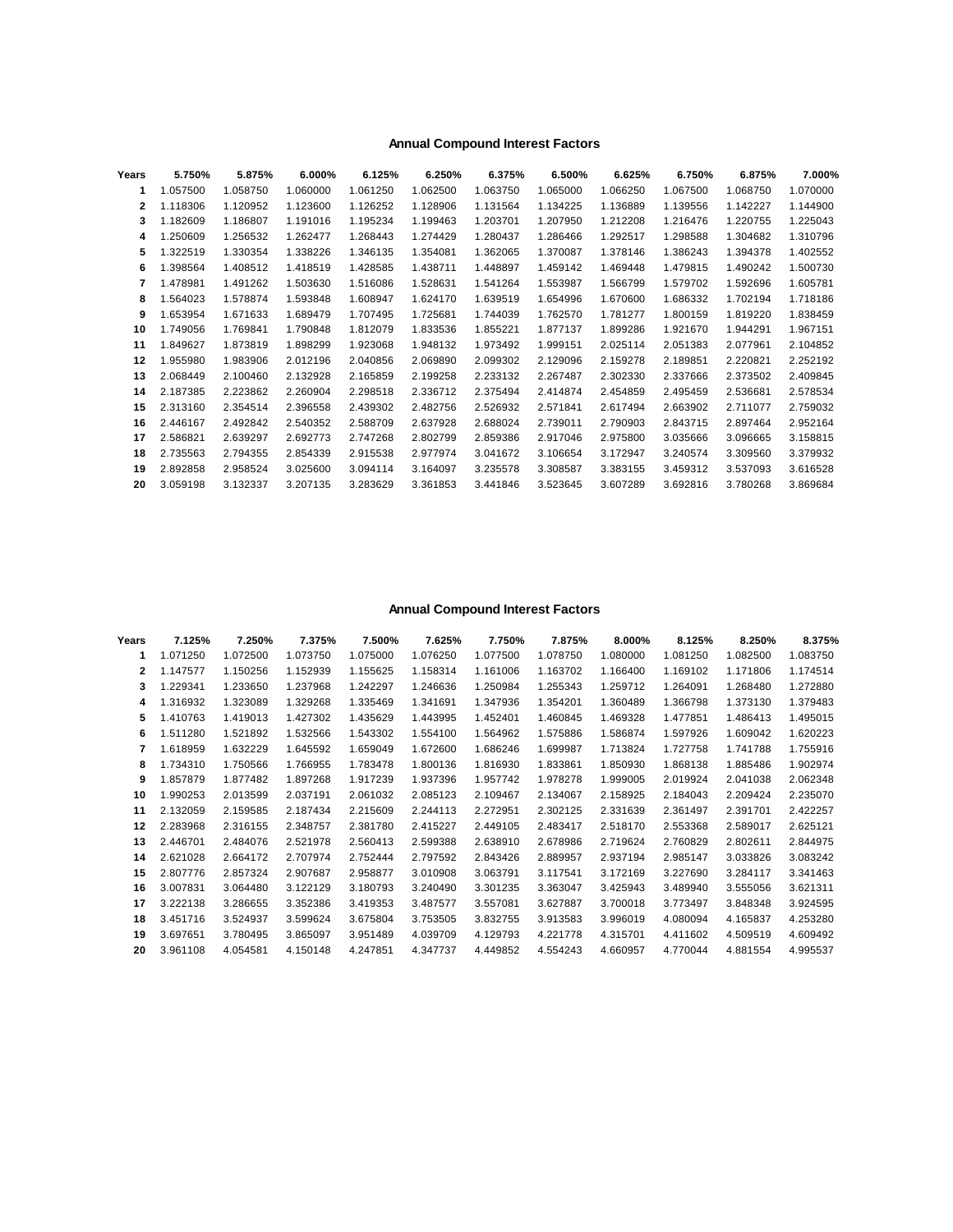| Years | 8.500%   | 8.625%   | 8.750%   | 8.875%   | 9.000%   | 9.125%   | 9.250%   | 9.375%   | 9.500%   | 9.625%   | 9.750%   |
|-------|----------|----------|----------|----------|----------|----------|----------|----------|----------|----------|----------|
| 1     | 1.085000 | 1.086250 | 1.087500 | 1.088750 | 1.090000 | 1.091250 | 1.092500 | 1.093750 | 1.095000 | 1.096250 | 1.097500 |
| 2     | 1.177225 | 1.179939 | 1.182656 | 1.185377 | 1.188100 | 1.190827 | 1.193556 | 1.196289 | 1.199025 | 1.201764 | 1.204506 |
| 3     | 1.277289 | 1.281709 | 1.286139 | 1.290579 | 1.295029 | 1.299489 | 1.303960 | 1.308441 | 1.312932 | 1.317434 | 1.321946 |
| 4     | 1.385859 | 1.392256 | 1.398676 | 1.405118 | 1.411582 | 1.418068 | 1.424577 | 1.431108 | 1.437661 | 1.444237 | 1.450835 |
| 5     | 1.503657 | 1.512338 | 1.521060 | 1.529822 | 1.538624 | 1.547467 | 1.556350 | 1.565274 | 1.574239 | 1.583245 | 1.592292 |
| 6     | 1.631468 | 1.642777 | 1.654153 | 1.665593 | 1.677100 | 1.688673 | 1.700312 | 1.712018 | 1.723791 | 1.735632 | 1.747540 |
| 7     | 1.770142 | 1.784467 | 1.798891 | 1.813415 | 1.828039 | 1.842764 | 1.857591 | 1.872520 | 1.887552 | 1.902687 | 1.917925 |
| 8     | 1.920604 | 1.938377 | 1.956294 | 1.974355 | 1.992563 | 2.010917 | 2.029418 | 2.048069 | 2.066869 | 2.085820 | 2.104923 |
| 9     | 2.083856 | 2.105562 | 2.127470 | 2.149580 | 2.171893 | 2.194413 | 2.217139 | 2.240075 | 2.263222 | 2.286580 | 2.310153 |
| 10    | 2.260983 | 2.287167 | 2.313623 | 2.340355 | 2.367364 | 2.394653 | 2.422225 | 2.450082 | 2.478228 | 2.506664 | 2.535393 |
| 11    | 2.453167 | 2.484435 | 2.516065 | 2.548061 | 2.580426 | 2.613165 | 2.646281 | 2.679777 | 2.713659 | 2.747930 | 2.782594 |
| 12    | 2.661686 | 2.698718 | 2.736221 | 2.774202 | 2.812665 | 2.851616 | 2.891062 | 2.931007 | 2.971457 | 3.012418 | 3.053897 |
| 13    | 2.887930 | 2.931482 | 2.975640 | 3.020412 | 3.065805 | 3.111826 | 3.158485 | 3.205788 | 3.253745 | 3.302364 | 3.351652 |
| 14    | 3.133404 | 3.184323 | 3.236009 | 3.288474 | 3.341727 | 3.395780 | 3.450645 | 3.506331 | 3.562851 | 3.620216 | 3.678438 |
| 15    | 3.399743 | 3.458970 | 3.519160 | 3.580326 | 3.642482 | 3.705645 | 3.769829 | 3.835050 | 3.901322 | 3.968662 | 4.037085 |
| 16    | 3.688721 | 3.757307 | 3.827086 | 3.898079 | 3.970306 | 4.043785 | 4.118539 | 4.194586 | 4.271948 | 4.350646 | 4.430701 |
| 17    | 4.002262 | 4.081374 | 4.161956 | 4.244034 | 4.327633 | 4.412781 | 4.499503 | 4.587828 | 4.677783 | 4.769395 | 4.862695 |
| 18    | 4.342455 | 4.433393 | 4.526127 | 4.620692 | 4.717120 | 4.815447 | 4.915707 | 5.017937 | 5.122172 | 5.228449 | 5.336807 |
| 19    | 4.711563 | 4.815773 | 4.922164 | 5.030778 | 5.141661 | 5.254857 | 5.370410 | 5.488368 | 5.608778 | 5.731688 | 5.857146 |
| 20    | 5.112046 | 5.231133 | 5.352853 | 5.477260 | 5.604411 | 5.734362 | 5.867173 | 6.002903 | 6.141612 | 6.283363 | 6.428218 |
|       |          |          |          |          |          |          |          |          |          |          |          |

| Years | 9.875%   | 10.000%  | 10.125%  | 10.250%  | 10.375%  | 10.500%  | 10.625%  | 10.750%  | 10.875%  | 11.000%  | 11.125%  |
|-------|----------|----------|----------|----------|----------|----------|----------|----------|----------|----------|----------|
| 1     | 1.098750 | 1.100000 | 1.101250 | 1.102500 | 1.103750 | 1.105000 | 1.106250 | 1.107500 | 1.108750 | 1.110000 | 1.111250 |
| 2     | 1.207252 | 1.210000 | 1.212752 | 1.215506 | 1.218264 | 1.221025 | 1.223789 | 1.226556 | 1.229327 | 1.232100 | 1.234877 |
| 3     | 1.326468 | 1.331000 | 1.335543 | 1.340096 | 1.344659 | 1.349233 | 1.353817 | 1.358411 | 1.363016 | 1.367631 | 1.372257 |
| 4     | 1.457456 | 1.464100 | 1.470766 | 1.477455 | 1.484167 | 1.490902 | 1.497660 | 1.504440 | 1.511244 | 1.518070 | 1.524920 |
| 5     | 1.601380 | 1.610510 | 1.619681 | 1.628895 | 1.638150 | 1.647447 | 1.656786 | 1.666168 | 1.675592 | 1.685058 | 1.694567 |
| 6     | 1.759516 | 1.771561 | 1.783674 | 1.795856 | 1.808108 | 1.820429 | 1.832820 | 1.845281 | 1.857812 | 1.870415 | 1.883088 |
| 7     | 1.933269 | 1.948717 | 1.964271 | 1.979932 | 1.995699 | 2.011574 | 2.027557 | 2.043648 | 2.059849 | 2.076160 | 2.092582 |
| 8     | 2.124179 | 2.143589 | 2.163154 | 2.182875 | 2.202753 | 2.222789 | 2.242984 | 2.263340 | 2.283858 | 2.304538 | 2.325381 |
| 9     | 2.333942 | 2.357948 | 2.382173 | 2.406619 | 2.431288 | 2.456182 | 2.481302 | 2.506650 | 2.532227 | 2.558037 | 2.584080 |
| 10    | 2.564418 | 2.593742 | 2.623368 | 2.653298 | 2.683534 | 2.714081 | 2.744940 | 2.776114 | 2.807607 | 2.839421 | 2.871559 |
| 11    | 2.817655 | 2.853117 | 2.888984 | 2.925261 | 2.961951 | 2.999059 | 3.036590 | 3.074547 | 3.112934 | 3.151757 | 3.191020 |
| 12    | 3.095898 | 3.138428 | 3.181494 | 3.225100 | 3.269254 | 3.313961 | 3.359227 | 3.405060 | 3.451466 | 3.498451 | 3.546021 |
| 13    | 3.401618 | 3.452271 | 3.503620 | 3.555673 | 3.608439 | 3.661926 | 3.716145 | 3.771104 | 3.826813 | 3.883280 | 3.940516 |
| 14    | 3.737528 | 3.797498 | 3.858361 | 3.920129 | 3.982814 | 4.046429 | 4.110986 | 4.176498 | 4.242979 | 4.310441 | 4.378898 |
| 15    | 4.106609 | 4.177248 | 4.249020 | 4.321942 | 4.396031 | 4.471304 | 4.547778 | 4.625472 | 4.704403 | 4.784589 | 4.866050 |
| 16    | 4.512136 | 4.594973 | 4.679234 | 4.764941 | 4.852119 | 4.940791 | 5.030979 | 5.122710 | 5.216007 | 5.310894 | 5.407399 |
| 17    | 4.957710 | 5.054470 | 5.153006 | 5.253348 | 5.355527 | 5.459574 | 5.565521 | 5.673401 | 5.783247 | 5.895093 | 6.008972 |
| 18    | 5.447284 | 5.559917 | 5.674748 | 5.791816 | 5.911163 | 6.032829 | 6.156858 | 6.283292 | 6.412175 | 6.543553 | 6.677470 |
| 19    | 5.985203 | 6.115909 | 6.249316 | 6.385477 | 6.524446 | 6.666276 | 6.811024 | 6.958746 | 7.109499 | 7.263344 | 7.420338 |
| 20    | 6.576242 | 6.727500 | 6.882060 | 7.039989 | 7.201357 | 7.366235 | 7.534695 | 7.706811 | 7.882657 | 8.062312 | 8.245851 |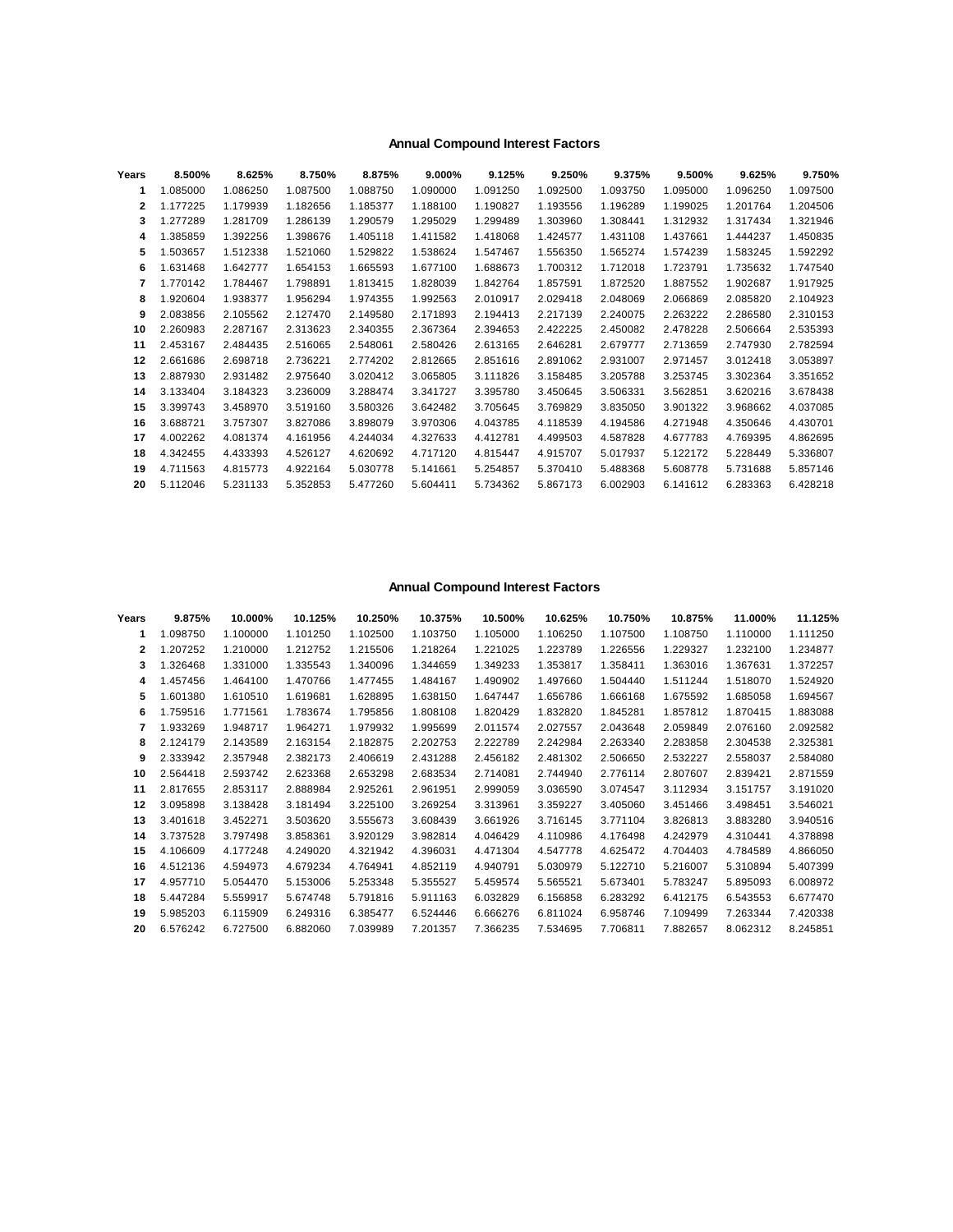| Years        | 11.250%  | 11.375%  | 11.500%  | 11.625%  | 11.750%  | 11.875%  | 12.000%  | 12.125%  | 12.250%   | 12.375%   | 12.500%   |
|--------------|----------|----------|----------|----------|----------|----------|----------|----------|-----------|-----------|-----------|
| 1            | 1.112500 | 1.113750 | 1.115000 | 1.116250 | 1.117500 | 1.118750 | 1.120000 | 1.121250 | 1.122500  | 1.123750  | 1.125000  |
| $\mathbf{2}$ | 1.237656 | 1.240439 | 1.243225 | 1.246014 | 1.248806 | 1.251602 | 1.254400 | 1.257202 | 1.260006  | 1.262814  | 1.265625  |
| 3            | 1.376893 | 1.381539 | 1.386196 | 1.390863 | 1.395541 | 1.400229 | 1.404928 | 1.409637 | 1.414357  | 1.419087  | 1.423828  |
| 4            | 1.531793 | 1.538689 | 1.545608 | 1.552551 | 1.559517 | 1.566506 | 1.573519 | 1.580556 | 1.587616  | 1.594699  | 1.601807  |
| 5            | 1.704120 | 1.713715 | 1.723353 | 1.733035 | 1.742760 | 1.752529 | 1.762342 | 1.772198 | 1.782099  | 1.792043  | 1.802032  |
| 6            | 1.895833 | 1.908650 | 1.921539 | 1.934500 | 1.947535 | 1.960642 | 1.973823 | 1.987077 | 2.000406  | 2.013809  | 2.027287  |
| 7            | 2.109114 | 2.125759 | 2.142516 | 2.159386 | 2.176370 | 2.193468 | 2.210681 | 2.228010 | 2.245455  | 2.263018  | 2.280697  |
| 8            | 2.346390 | 2.367564 | 2.388905 | 2.410415 | 2.432093 | 2.453943 | 2.475963 | 2.498157 | 2.520524  | 2.543066  | 2.565785  |
| 9            | 2.610359 | 2.636874 | 2.663629 | 2.690625 | 2.717864 | 2.745348 | 2.773079 | 2.801058 | 2.829288  | 2.857770  | 2.886508  |
| 10           | 2.904024 | 2.936819 | 2.969947 | 3.003411 | 3.037213 | 3.071358 | 3.105848 | 3.140686 | 3.175876  | 3.211420  | 3.247321  |
| 11           | 3.230727 | 3.270882 | 3.311491 | 3.352557 | 3.394086 | 3.436082 | 3.478550 | 3.521495 | 3.564920  | 3.608833  | 3.653236  |
| 12           | 3.594183 | 3.642945 | 3.692312 | 3.742292 | 3.792891 | 3.844117 | 3.895976 | 3.948476 | 4.001623  | 4.055426  | 4.109891  |
| 13           | 3.998529 | 4.057330 | 4.116928 | 4.177333 | 4.238556 | 4.300606 | 4.363493 | 4.427228 | 4.491822  | 4.557285  | 4.623627  |
| 14           | 4.448364 | 4.518851 | 4.590375 | 4.662948 | 4.736586 | 4.811303 | 4.887112 | 4.964030 | 5.042070  | 5.121249  | 5.201580  |
| 15           | 4.948804 | 5.032870 | 5.118268 | 5.205016 | 5.293135 | 5.382645 | 5.473566 | 5.565918 | 5.659724  | 5.755003  | 5.851778  |
| 16           | 5.505545 | 5.605360 | 5.706869 | 5.810099 | 5.915078 | 6.021834 | 6.130394 | 6.240786 | 6.353040  | 6.467185  | 6.583250  |
| 17           | 6.124919 | 6.242969 | 6.363159 | 6.485523 | 6.610100 | 6.736927 | 6.866041 | 6.997481 | 7.131287  | 7.267499  | 7.406156  |
| 18           | 6.813972 | 6.953107 | 7.094922 | 7.239465 | 7.386787 | 7.536937 | 7.689966 | 7.845926 | 8.004870  | 8.166852  | 8.331926  |
| 19           | 7.580544 | 7.744023 | 7.910838 | 8.081053 | 8.254734 | 8.431948 | 8.612762 | 8.797245 | 8.985467  | 9.177500  | 9.373417  |
| 20           | 8.433355 | 8.624905 | 8.820584 | 9.020476 | 9.224666 | 9.433242 | 9.646293 | 9.863910 | 10.086186 | 10.313216 | 10.545094 |
|              |          |          |          |          |          |          |          |          |           |           |           |

| Years | 12.625%   | 12.750%   | 12.875%   | 13.000%   | 13.125%   | 13.250%   | 13.375%   | 13.500%   | 13.625%   | 13.750%   | 13.875%   |
|-------|-----------|-----------|-----------|-----------|-----------|-----------|-----------|-----------|-----------|-----------|-----------|
| 1     | 1.126250  | 1.127500  | 1.128750  | 1.130000  | 1.131250  | 1.132500  | 1.133750  | 1.135000  | 1.136250  | 1.137500  | 1.138750  |
| 2     | 1.268439  | 1.271256  | 1.274077  | 1.276900  | 1.279727  | 1.282556  | 1.285389  | 1.288225  | 1.291064  | 1.293906  | 1.296752  |
| 3     | 1.428579  | 1.433341  | 1.438114  | 1.442897  | 1.447691  | 1.452495  | 1.457310  | 1.462135  | 1.466972  | 1.471818  | 1.476676  |
| 4     | 1.608938  | 1.616092  | 1.623271  | 1.630474  | 1.637700  | 1.644951  | 1.652225  | 1.659524  | 1.666846  | 1.674193  | 1.681565  |
| 5     | 1.812066  | 1.822144  | 1.832267  | 1.842435  | 1.852648  | 1.862906  | 1.873210  | 1.883559  | 1.893954  | 1.904395  | 1.914882  |
| 6     | 2.040839  | 2.054468  | 2.068172  | 2.081952  | 2.095808  | 2.109742  | 2.123752  | 2.137840  | 2.152006  | 2.166249  | 2.180572  |
| 7     | 2.298495  | 2.316412  | 2.334449  | 2.352605  | 2.370883  | 2.389282  | 2.407804  | 2.426448  | 2.445216  | 2.464109  | 2.483126  |
| 8     | 2.588680  | 2.611755  | 2.635009  | 2.658444  | 2.682062  | 2.705862  | 2.729848  | 2.754019  | 2.778377  | 2.802923  | 2.827660  |
| 9     | 2.915501  | 2.944754  | 2.974266  | 3.004042  | 3.034082  | 3.064389  | 3.094965  | 3.125811  | 3.156931  | 3.188325  | 3.219997  |
| 10    | 3.283583  | 3.320210  | 3.357203  | 3.394567  | 3.432305  | 3.470421  | 3.508916  | 3.547796  | 3.587063  | 3.626720  | 3.666772  |
| 11    | 3.698136  | 3.743536  | 3.789443  | 3.835861  | 3.882795  | 3.930251  | 3.978234  | 4.026748  | 4.075800  | 4.125394  | 4.175537  |
| 12    | 4.165025  | 4.220837  | 4.277334  | 4.334523  | 4.392412  | 4.451010  | 4.510323  | 4.570359  | 4.631128  | 4.692636  | 4.754892  |
| 13    | 4.690860  | 4.758994  | 4.828041  | 4.898011  | 4.968917  | 5.040768  | 5.113578  | 5.187358  | 5.262119  | 5.337873  | 5.414634  |
| 14    | 5.283081  | 5.365766  | 5.449651  | 5.534753  | 5.621087  | 5.708670  | 5.797519  | 5.887651  | 5.979083  | 6.071831  | 6.165914  |
| 15    | 5.950070  | 6.049901  | 6.151294  | 6.254270  | 6.358854  | 6.465069  | 6.572937  | 6.682484  | 6.793733  | 6.906708  | 7.021435  |
| 16    | 6.701266  | 6.821263  | 6.943273  | 7.067326  | 7.193454  | 7.321691  | 7.452068  | 7.584619  | 7.719379  | 7.856380  | 7.995659  |
| 17    | 7.547301  | 7.690974  | 7.837219  | 7.986078  | 8.137595  | 8.291815  | 8.448782  | 8.608543  | 8.771144  | 8.936632  | 9.105056  |
| 18    | 8.500148  | 8.671574  | 8.846261  | 9.024268  | 9.205654  | 9.390480  | 9.578807  | 9.770696  | 9.966212  | 10.165419 | 10.368383 |
| 19    | 9.573291  | 9.777199  | 9.985217  | 10.197423 | 10.413896 | 10.634719 | 10.859972 | 11.089740 | 11.324109 | 11.563164 | 11.806996 |
| 20    | 10.781919 | 11.023792 | 11.270814 | 11.523088 | 11.780720 | 12.043819 | 12.312493 | 12.586855 | 12.867018 | 13.153100 | 13.445216 |